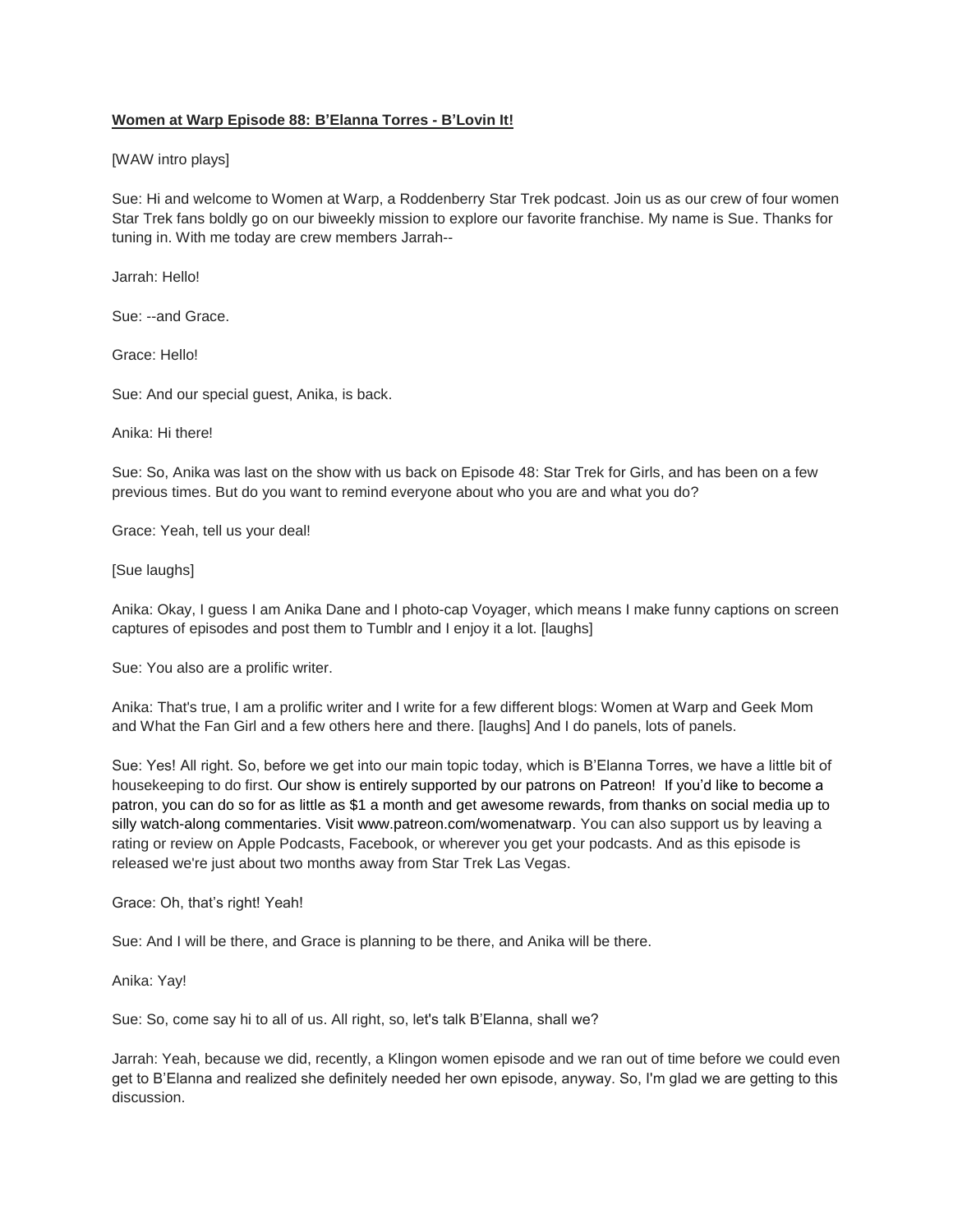Grace: That definitely speaks for how much we had to say in that episode.

## [laughter]

Jarrah: And looking through the episodes that B'Elanna is featured in, I was really struck by how many are just really good episodes. You know, that doesn't always happen when you think of like, say, Chakotay-centric episodes.

## [laughter]

Grace: [sarcastically] It's almost as though B'Elanna is an interesting character with lots of story potential.

## [laughter]

Anika: She's my favorite character.

Grace: You have a good favorite. She's a great character to have as your favorite.

Sue: So, the interesting thing that we get, when we get to Voyager, right—at least this is how I see it a lot of the time—is that our main stories tend to revolve around captains, science officers, and engineers. And up until now those have mostly been men.

Grace: Yeah.

Sue: The exception being, technically, Jadzia/Dax is your science officer on DS9. When we get to Voyager—

Jarrah: Although, Sarah MacDougal, the single-episode chief engineer of the Enterprise D.

[scattered laughter]

Sue: Yes, not a main cast member, but thank you. [laughs] But when we get to Voyager, our captain and our chief engineer are both women.

Grace: Yup.

Sue: Therefore, suddenly, we have more episodes than we ever have before, focused on the women on the ship.

Grace: [sarcastically] What??

Sue: And that's astounding to me.

Jarrah: So many episodes that pass the Bechdel/Wallace Test!

Sue: Yes!

Anika: And they're always solving problems.

Jarrah: [whispers dramatically] With science!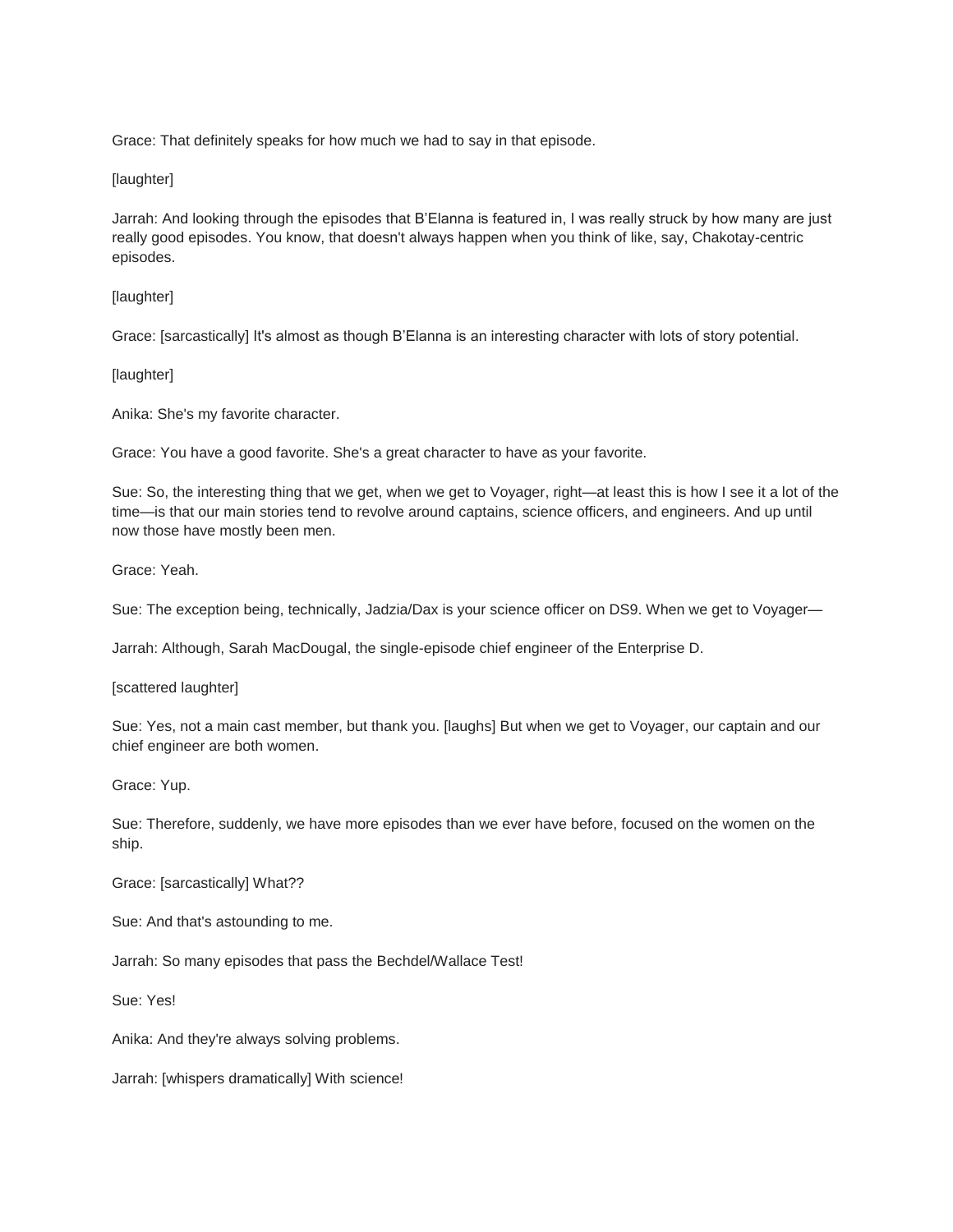Sue: I tried to make a top ten list of Beverly Crusher episodes and there aren't even ten episodes.

Jarrah: Yeah. Uh, there's more than ten B'Elanna episodes! We're probably just going to have to, you know, pick some of our favorites, highlights and lowlights, and go through, sort of, the most memorable moments.

Sue: It just goes to show that when you choose to focus on your women characters, that they're more than one dimensional.

Jarrah: For sure.

Sue: I think B'Elanna is one of the most real and most well-rounded characters on Voyager.

Anika: Yes, yes.

Grace: Oh, without a doubt.

Jarrah: I would totally agree.

Anika: And it's almost like they did it purposefully. I mean, obviously they did do it purposefully, but there's a pattern. Every third episode of the season is a B'Elanna episode.

Sue: How great is that, right?

Anika: It's like they were trying to actually have an arc and, you know, bring her up over and over again in the same kind of-it's like, "Check in with B'Elanna!"

Grace: And that's definitely not something we get to see (often). For example: we don't see that happen a lot with our women characters on, say, TNG. We don't have them having a continuous arc over even a single season quite like that, do we?

Jarrah: Although, it did, sort of start to happen near the end and so, that makes sense that that carried into Voyager, because pretty much the whole team that was working on writing The Next Generation, near the end of the series, moved over to Voyager and you have Jerry Taylor as executive producer. And so, it makes sense that she was someone who pushed Troy and Crusher episodes at the end, the last couple seasons of TNG that you would have this sort of, "Let's keep checking in with the main characters," kind of in a rotation in Voyager. And, I mean, when they were developing the show, she said, "This is a character with a lot of self-exploration to do. She is the character that many people might identify with. She has some aspects of herself she wishes she didn't have…And what she will come to wrestle with, as all of us like that must do, is to accept herself for what she is and go on, rather than wishing she could purge herself of something that she doesn't find comfortable." So, that was part of where they were coming from with creating this character.

Grace: I like how we kind of get to see that literally at one point, don't we?

Anika: Yes.

Sue: I like that they had this plan and they stuck to it.

Grace: Yeah!

Sue: You know, because so many times we hear the plans for a character and they were never followed through on.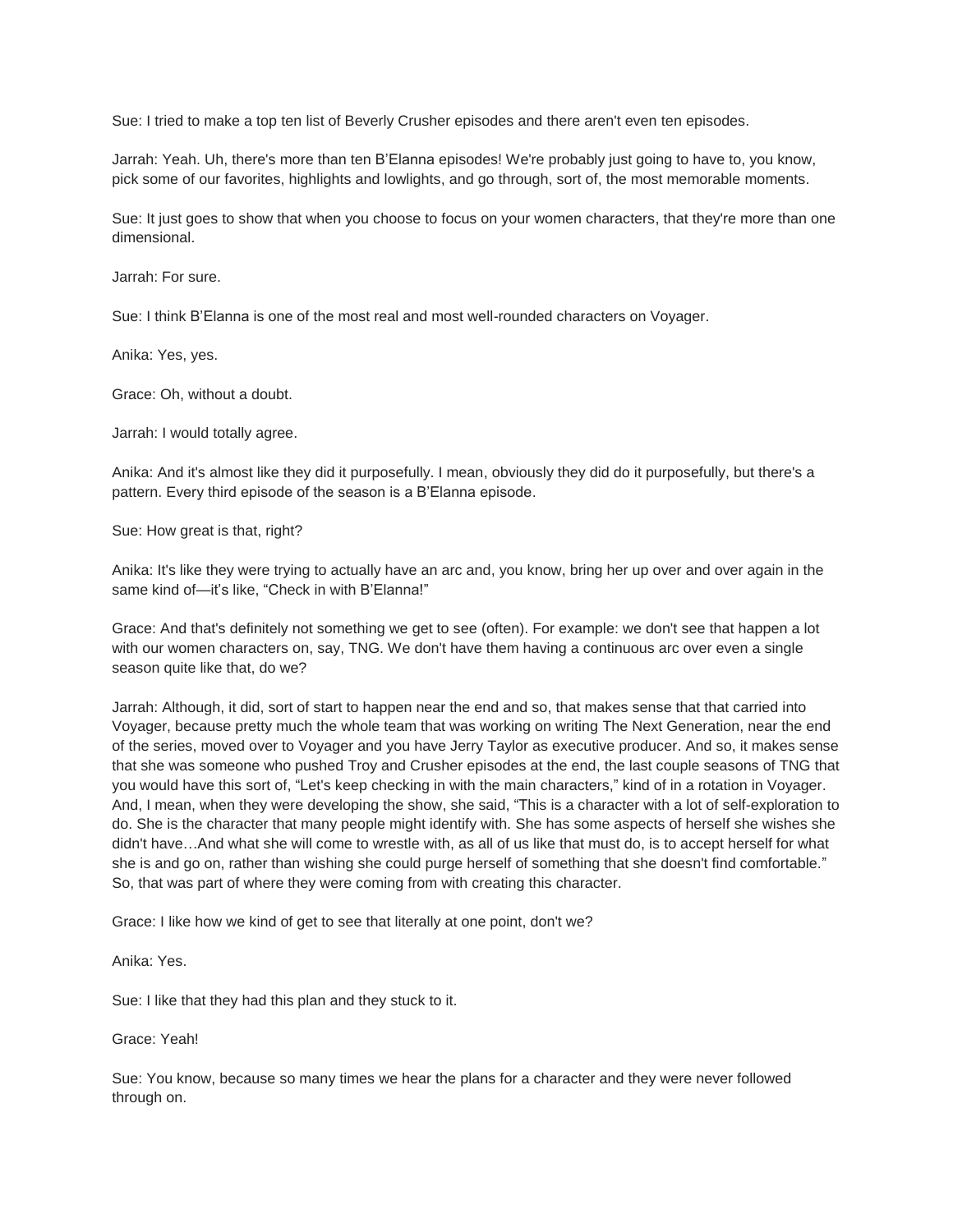Grace: Or we get that whole, "Well, we wanted to maybe do something interesting, but it just didn't happen."

Sue: But we see B'Elanna deal with depression and self-hatred and self-harm and it doesn't go away at the end of the episode. This is something we see this character struggling with over three, four, five seasons and we see her grow and learn to accept herself. And it's really a phenomenal arc.

Jarrah: Mm hmm.

Grace: It's amazing how we have a lot of alien characters throughout the Star Trek franchise, but I think that B'Elanna really is the one that, despite the outsider status of being an alien, definitely has the most going on that you can empathize with as a character. Both in the sense that she's troubled, but in the sense that she's coming from a place of some very human struggles that we don't always feel that comfortable talking about in media.

Sue: [thoughtfully] Hmm.

Jarrah: So, Anika, why is she your favorite character?

Anika: So, what I say is that one of my favorite character archetypes, or character arcs that someone could have, is the coming of age as an adult storyline, because I think it's sort of ridiculous [laughs] that people come of age when they're like 13 or 14, because no one knows who they are when they're 14. And that's the point of coming of age, but you don't figure it out in one year. And so, B'Elanna is someone who, she's clearly an adult and she thinks she should have it all together, but she's been struggling with trying to figure out how she fits into the universe her whole life. And she just keeps coming back to that and how she feels like she doesn't belong anywhere. And by the end of the series she's, sort of, built this community and family so that she absolutely belongs on Voyager. And that's where she is and where she can be comfortable. And what's so amazing about it is that Voyager is a journey. So, she doesn't belong any one place, she just belongs with these people and with this this idea of going home and looking for home.

Grace: That's really good. I really like that idea of coming of age stories for adults, because isn't that part of being a full-dimensional character, constantly growing and changing?

Anika: Exactly. You never stop, really. You're always going to, you know, keep looking for more of yourself.

Grace: That's a really good take on her. [laughs]

Sue: So, there's a quote from Roxann Dawson from the Voyager wrap party in 2001, where she described B'Elanna as an unruly teenager who grew into a woman over the course of seven years.

Anika: See?

Sue: And it's just such a beautiful and concise character description.

Grace: B'Elanna and Roxann both know what's up.

Sue: So, I would like to take you back in my time machine to 1995.

Grace: Oh!

Sue: Insert harp strings.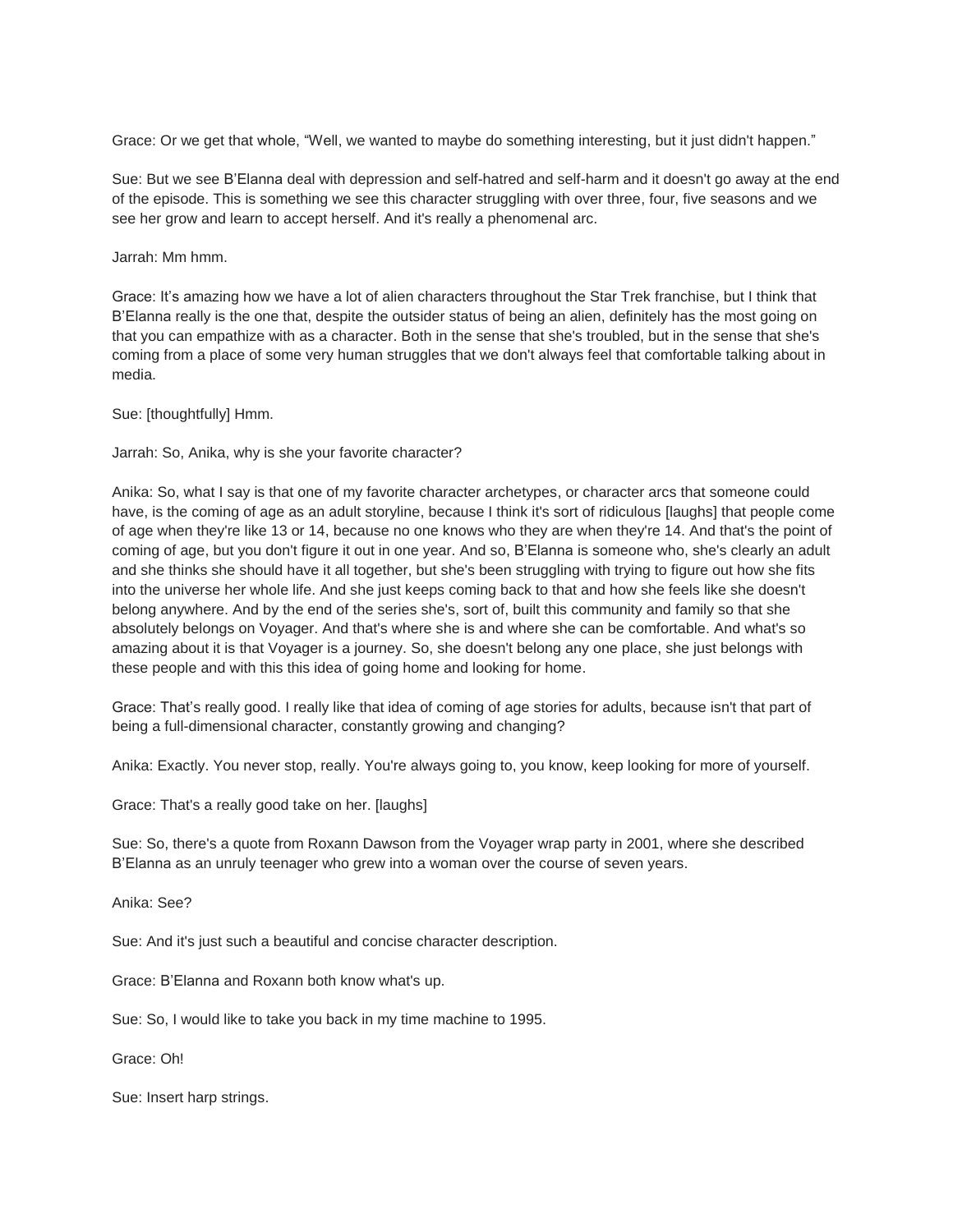Grace: [makes a memory flashback sound effect] And then it slowly transitions into MC Hammer slide music [Sue laughs] to show the audience it's the 90s.

Sue: [amused] Or, you know, whenever you first watched Voyager. Do you remember what your first impressions of B'Elanna were? Anika?

# [laughter]

Anika: Honestly, I don't remember [laughs] what my first impressions of B'Elanna were. I mean, I will say that she's not really much of a character in *Caretaker*. Her entire characterization is: I hate being Klingon. And she doesn't have much to go on. It's not until the third episode, which I really considered sort of like the third part of the pilot, mainly because it sets out where everyone's going to end up. And then B'Elanna, you know, it's her episode. But, and I actually wrote this on your blog, she sort of creeped up on me. She wasn't my first favorite character. I wasn't like a huge Klingon fan so, I was sort of like, "Eh, really? We have to have more Klingons?" [laughing] But as the series went on I realized that I related to her the most because of this whole, "I don't know how I fit in here and I really want to have a connection to people, but at the same time I'm sort of terrified of having that connection people." So, it crept up on me and it wasn't until like, you know, the fourth season that I was like, "Oh, actually she's my favorite character."

Jarrah: Yeah, she didn't strike me as my favorite. I mean, Janeway was instantly my favorite, but that was also (because of) the age that I was and I was looking for role models and I didn't really see B'Elanna so much as a role model. She was more, you know, like someone else who was growing up.

Sue: A contemporary.

Grace: Yeah.

Jarrah: Yeah. So, more someone to identify with as someone to go through struggles with than someone to aspire to be, at that time. But really the first moment where I was like, "Okay. I like her," is in *Parallax* when she punches Carey in the nose.

[laughter]

Sue: Agreed! Agreed.

Grace: Iconic!

Jarrah: Yeah. And I just love that episode. That is the third episode. I love that one so much. It's all just Janeway and B'Elanna science-ing things, and B'Elanna, sort of explaining more about why she dropped out of the academy, and Janeway letting her know that, you know, people thought better of her than she had actually believed. And it's just such a great Janeway/B'Elanna episode.

Sue: Yeah, that scene in the ready room where the two of them are figuring out the problem together, stuck with me since I first saw it, you know, however long ago that was. [laughs] It's something that I think about a lot now, when I'm reading or thinking about girls in STEM fields, is that episode in particular. But not only does it set up for us who B'Elanna is, who we're starting out with, but it sets up who Janeway is.

Jarrah: Mm hmm.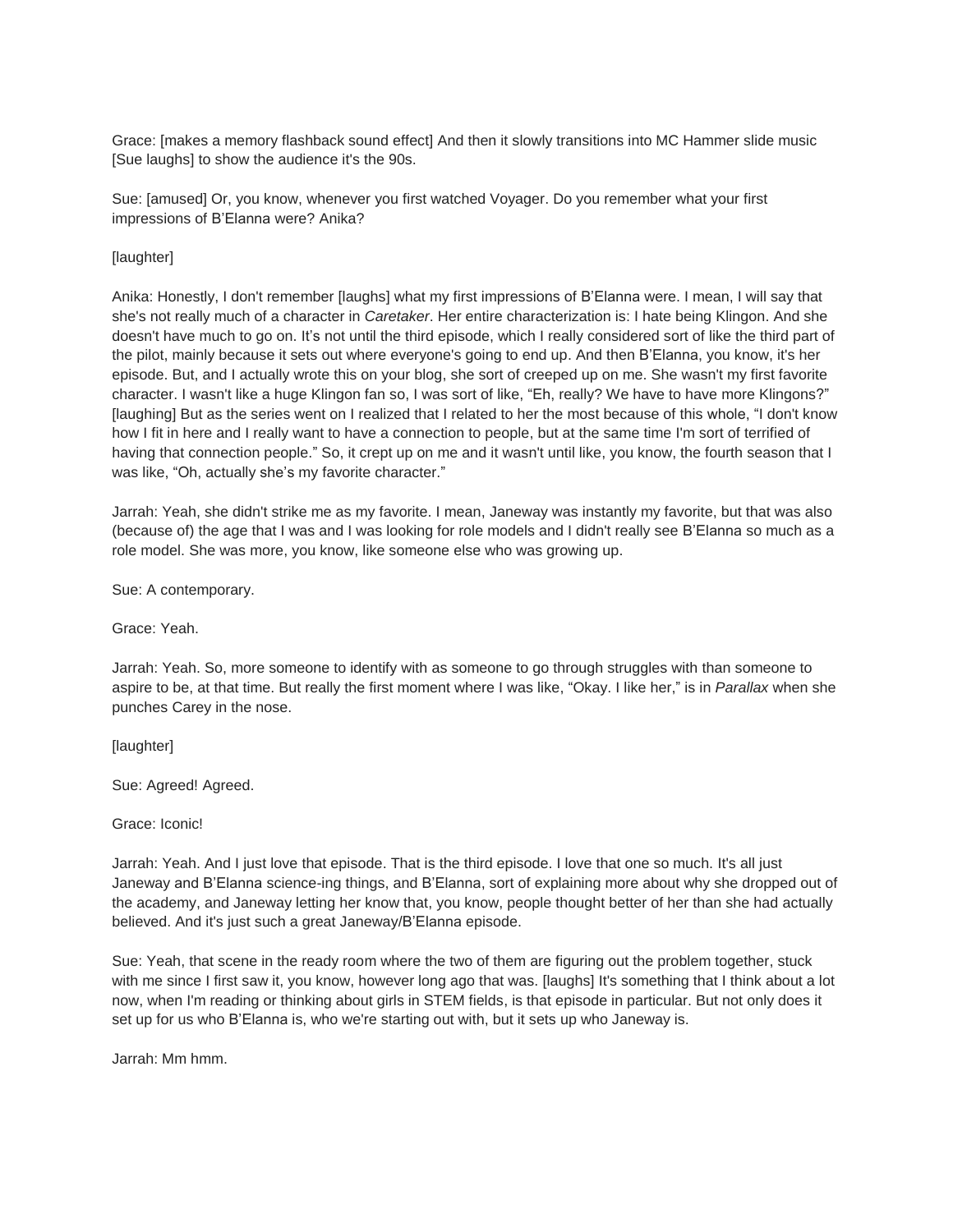Sue: I wish it had developed more, but they're giving us Janeway the mentor, right? And she is going to give this troubled young woman, because she's supposed to be like 22, a chance to prove herself. And she's going to believe in her and support her and collaborate with her. And that was a relationship that in 1995 we did not see often between women on television and it was just really important.

Grace: Well, part of what's cool about them keeping B'Elanna so consistently active in season one, is that she serves as a really great foil character for establishing what all these other characters are about. She brings out something different in a lot of the people around her, like different between Chakotay and Janeway, just as a really hard-headed lady with a chip on her shoulder. Everyone's going to interact with that differently and I think that really helps with establishing the entire crew.

Jarrah: Totally. We get a bit of a B'Elanna's relationship with Chakotay in *Caretaker*, but that also continues here where he is trying to sort of coach her into being a better version of herself. And that was interesting. I remember, the first few seasons, not really being sure where they were going with that.

Grace: Yeah, I kind of feared the worst.

Jarrah: I'm really glad they didn't go a romantic route because—

Grace: Oh, thank god, right?

Jarrah: —Chakotay definitely seems like more of a father figure.

Grace: Yeah that would've been so uncomfortable.

Jarrah: But I think that they have some nice moments in this episode and some other ones. Some less-good ones as well, which we can get into later.

[laughter]

Jarrah: What about you, Grace?

Grace: Well, honestly, I think I've gone over this before, but the first time actually saw any episodes of Voyager I was a very small child in grade school, and that was just because it was kind of on. So, my little kid mind just read B'Elanna as, "ANGRY WOMAN." "Angry woman" until I went back and watched it, I think, in middle school, early high school. And then I just kind of dug the fact that B'Elanna was an angry woman. I'm going to say this again until I'm blue in the face: I really appreciate that with B'Elanna and we get a character that is allowed to have that chip on her shoulder and how that isn't painted as her great character flaw. As a woman, you so often don't get to see complicated emotions or people who just are abrasive, if they're women. We have this level of needing to see them nice-ified, to see them always be approachable. There are so many things that we just don't, as an audience, consider acceptable behavior with women, that we don't even really think about. See: our unlikable women characters episode!

## [Sue laughs]

Anika: Yeah, I mean, there are actually multiple episodes where, you know, the Klingon episode, where they're trying to say that angry, passionate side of her is actually a strength. And so, not only is it not bad, but you should embrace that and learn from it.

Grace: And God knows that middle school and early high school Grace needed that. [laughter] Someone who's getting angry and having people around her being like, "Okay, you do you. You be angry." Without people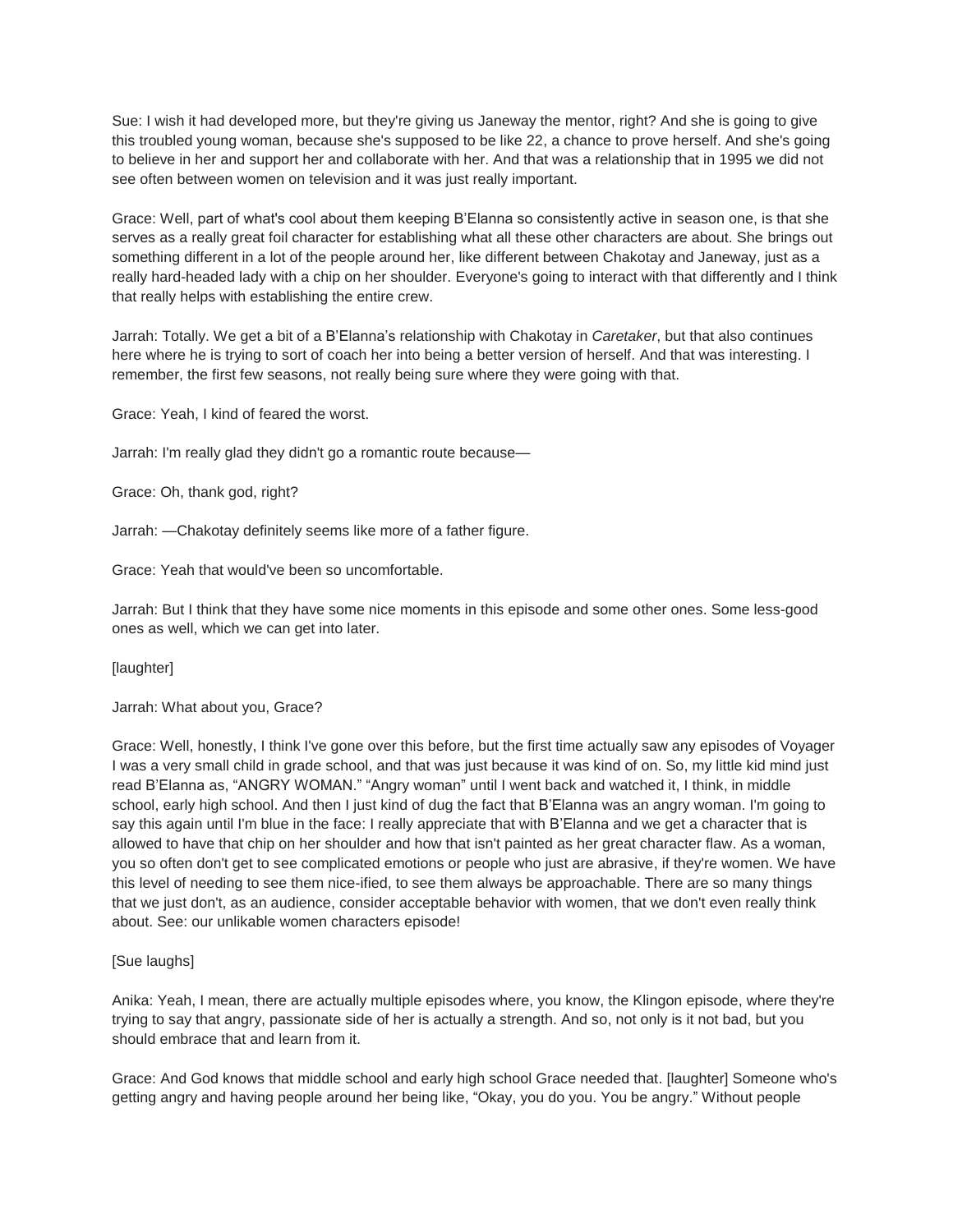being like, "Hey! You need to be making this easier on the people around you. You're not allowed to have these feelings that are inconvenient for us. How dare you."

Sue: I mean, it might be a little on the nose, [Grace laughs] but in *Faces,* her human side literally says to her Klingon side, "I can't do this without you."

Jarrah: Yeah.

Grace: [beyond amused] Literally on the nose.

Sue: In *Faces*!

Jarrah: *Faces* is such a good episode too, I mean, for a season one. I think it's maybe my favorite Voyager season one episode.

Anika: It's one of my favorite episodes of all the seasons.

Grace: [whispers] Yes.

Jarrah: The concept of *Enemy Within*, but so much better [everyone laughing and reacting] in so many ways.

Grace: I'm sorry I'm forgetting here, is that the one where we get the, "OH GOD!" reveal at one point? Or is that a different one with B'Elanna?

Jarrah: The one where the creepy Vidiian takes the guy's face, reveal?

[laughter]

Grace: [laughing] That's the one! That's the one!

Jarrah: Durst! Poor Durst.

Anika: Poor Durst.

Sue: Look, I was fascinated by the Vidiians. [laughing] I loved that storyline.

Jarrah: Yeah.

Grace: But did you love the whole, "OH GOD!! WHY?" part of that?

Sue: [laughing] I mean, kind of.

[Grace and Anika laughing hard]

Grace: [smugly] Talk about cutting off the nose to spite the face.

[Jarrah groans and laughs at Grace's terrible pun]

Grace: I'm here all night.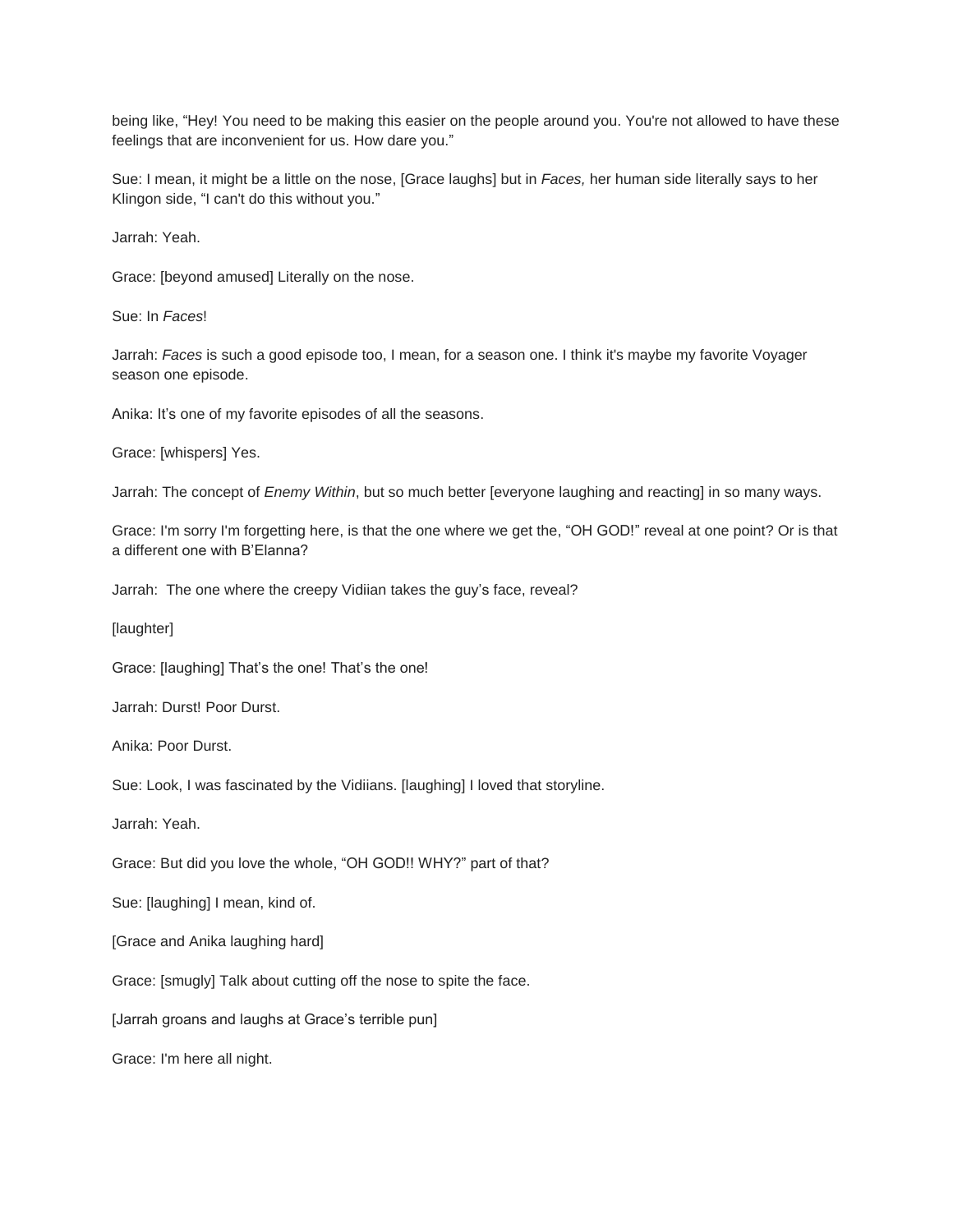Jarrah: It also sets her up for the episode *Lifesigns*, where she's having issues with helping save Danara Pel's life. So, even that early on in this series, they were starting to lay some groundwork for longer term development of her character.

Grace: Yeah and rad that they knew they had a bunch of stuff they wanted to do with this character long-term from the get go. And weren't just going to kind of be like, "Ehh, we'll play it by ear," like they did it with some characters.

Sue: They also didn't, you know, do this episode and then check it off.

Grace: Yeah.

Jarrah: Yeah.

Sue: You know, this has continued throughout her arc.

Anika: I call it: The Introduction of B'Elanna's Anxiety Disorder.

[resigned agreement all around]

Grace: Accurate.

Jarrah: It is also the introduction of a potential romantic relationship.

Grace: [sarcastically] Whaaat?

[laughter]

Jarrah: Any thoughts on that, Anika?

Anika: The relationship or in this particular episode?

Jarrah: In this particular episode, at this point.

Anika: Okay, so, first of all, early Tom Paris has some problems.

[all laughing in agreement]

Grace: Every version of Tom Paris has some problems, let's just establish that right off the bat.

Anika: He does, sort of, eventually grow. [laughs]

Sue: He evolves.

Anika: In the first season he's really kind of terrible and it's sort of interesting, because even then the way Robert Duncan McNeill plays him is not as skeevy and slimy as he's written. [all agree] And it's really weird. [laughs] It's just strange. But, in this particular episode, she says that she was so embarrassed of her forehead ridges when she was young child, that she would try to cover it up with hats and scarves and, you know, grow her hair out. And he's like, "Oh yeah, you know my dad made me get this terrible haircut once a year it was worst."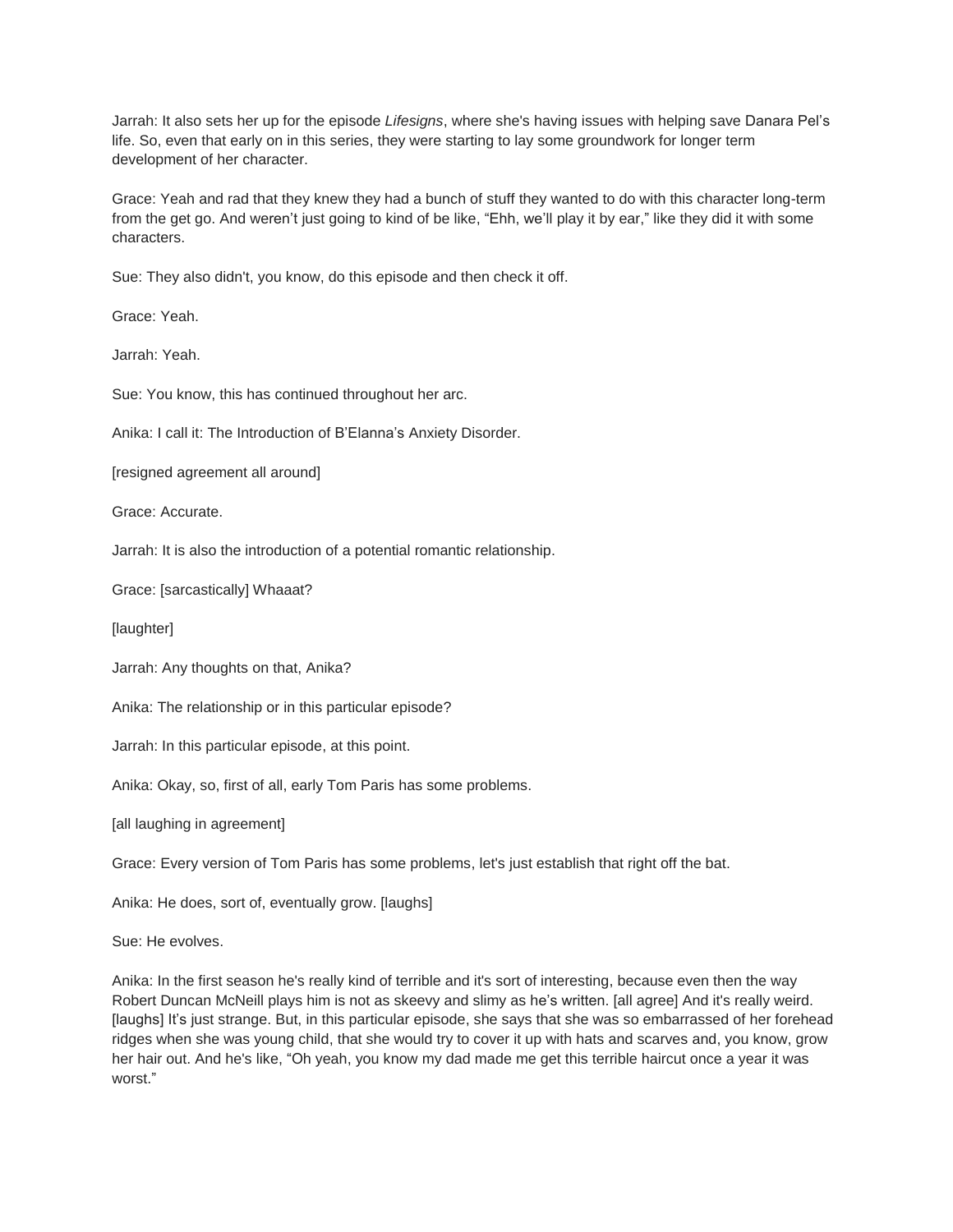# [laughter]

Grace: I love how that's the closest he can come to empathize. "I had a shitty haircut once. I know exactly how you feel."

Anika: And it's just like wow. That is—

Jarrah: Oh gosh.

Anika: So, I mean, it's kind of a great analogy of reality.

Grace: It's kind of like going up to a homeless guy and going, "I know what you mean. I had to skip lunch once in college. Sucks, right? I know exactly how you feel."

Anika: Especially because, you know, he's the most privileged. He came from this amazing dynasty of Starfleet families and he was given every opportunity. Even when he accidentally killed people. [Grace laughing] He still wasn't in trouble for a long time!

Grace: [sarcastically] Oh my god, guys, does Tom Paris have affluenza?

[laughter]

Jarrah: He got demoted and then re-promoted and Kim never even got promoted but once!

Sue: [laughing] He was literally let out of jail to go on this mission.

Grace: And then he's a deadbeat dad!

[laughter]

Jarrah: Yeah, that's what you meant when you said he evolved, right, Sue?

[all laughing]

Grace: I am ashamed that I didn't make that terrible joke.

Jarrah: [laughing] Sorry, that's not a B'Elanna episode we can just…

Grace: Pretend it never happened. Those poor lizard babies.

Jarrah: We'll come back to the Tom and B'Elanna stuff because I quite like it later on. Just at this point, you know, it's sort of like Bashir telling Kira he understands the frontier.

[laughter]

Grace: Can you imagine if Bashir had tried to empathize with Kira by telling her he had a shitty haircut as a kid?

[Anika laughing]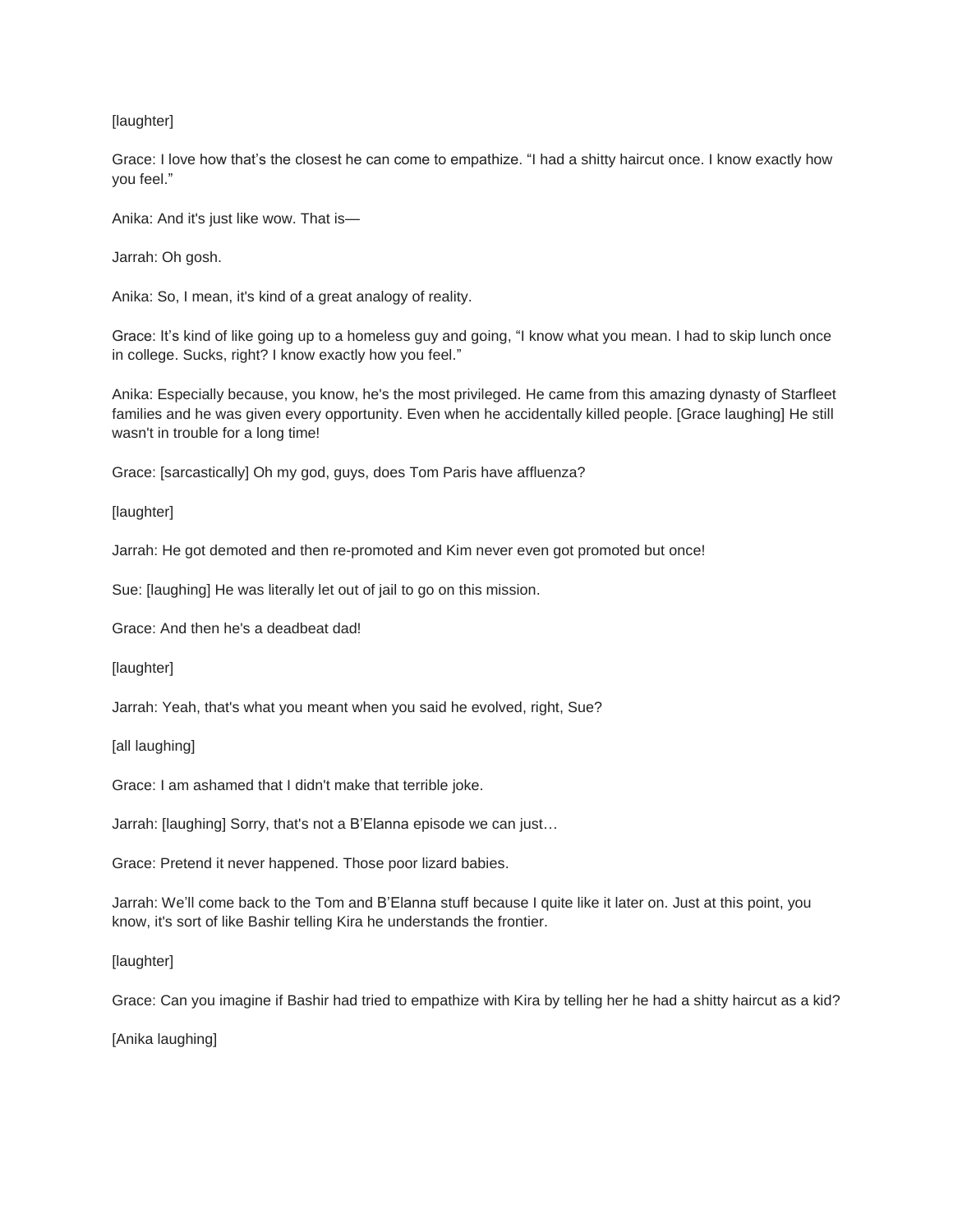Sue: So, [laughs] because we started talking about this particular journey for B'Elanna, I guess let's jump ahead a little bit chronologically and talk about what is, apparently, called the Torres Trilogy. I had not heard that before today, but that is: *Day of Honor*, *Extreme Risk* and *Barge of the Dead*.

Grace: I assumed it was going to be a line of comfortable SUV's. A Taurus Trilogy.

Sue: I don't think Ford picked up on that.

Jarrah: Interesting. Oh, because they're all the third episodes of the seasons?

Sue: Well, I think because they sort of go together too.

Grace: Oh!

Jarrah: Yeah, kind of. I mean, certainly *Day of Honor* and *Barge of the Dead* have lot in common with each other.

Sue: I re-watched *Barge of the Dead* again today and I was just really struck by the scene, towards the end, where she is surrounded by everyone she knows. And you know Tuvok throws the bat'leth at her and says, "Defend yourself." And the first thought that comes to mind is, I remember *Lower Decks* when Worf says that to Sito, "Defend Yourself!" in the mok'bara challenge.

Grace: Does that mean he's (Tuvok) her (B'Elanna) Worf?

Sue: Well, a little bit.

Grace: It may be a stretch.

Sue: But then they all just start accusing her of things and repeating to her the stuff that she thinks about herself and saying, "Defend yourself," so it's not about physical defense. It's about what she does to herself, that she feels like she has to constantly be on the defensive, and then she admits that she's tired of fighting these things. And the bat'leth flies away and the dawning that she doesn't have to defend herself. She doesn't have to defend herself to anyone. And it's just—I really like it. I think it's a really, really, well done scene.

Grace: Also, just a pretty cool concept for an episode. I am really glad that we get to see so much of B'Elanna's arc; her arc and her struggle, especially in a show that has, kind of a premise from day one of get from point A to point B. For B'Elanna, it's all the emotional journey. It's all about not getting from point A to point B physically, it's about her growing and going forward and moving on from crap that's happened to her in the past. That's pretty incredible! The show Voyager is about an internal and external voyage, in that way.

Anika: And she starts out, you know, not really needing to get back to the Alpha Quadrant, she doesn't really care because she doesn't have anyone there.

Grace: She doesn't really have anything back there.

Anika: But by the end she's reconnected. She's found connections, not only the people on the ship, but also to people back home; like with this episode with her mother and her Klingon heritage. And then later on in the seventh season she starts talking to her father again. And it's like by going through this internal journey on Voyager, she's also reconnecting to her past.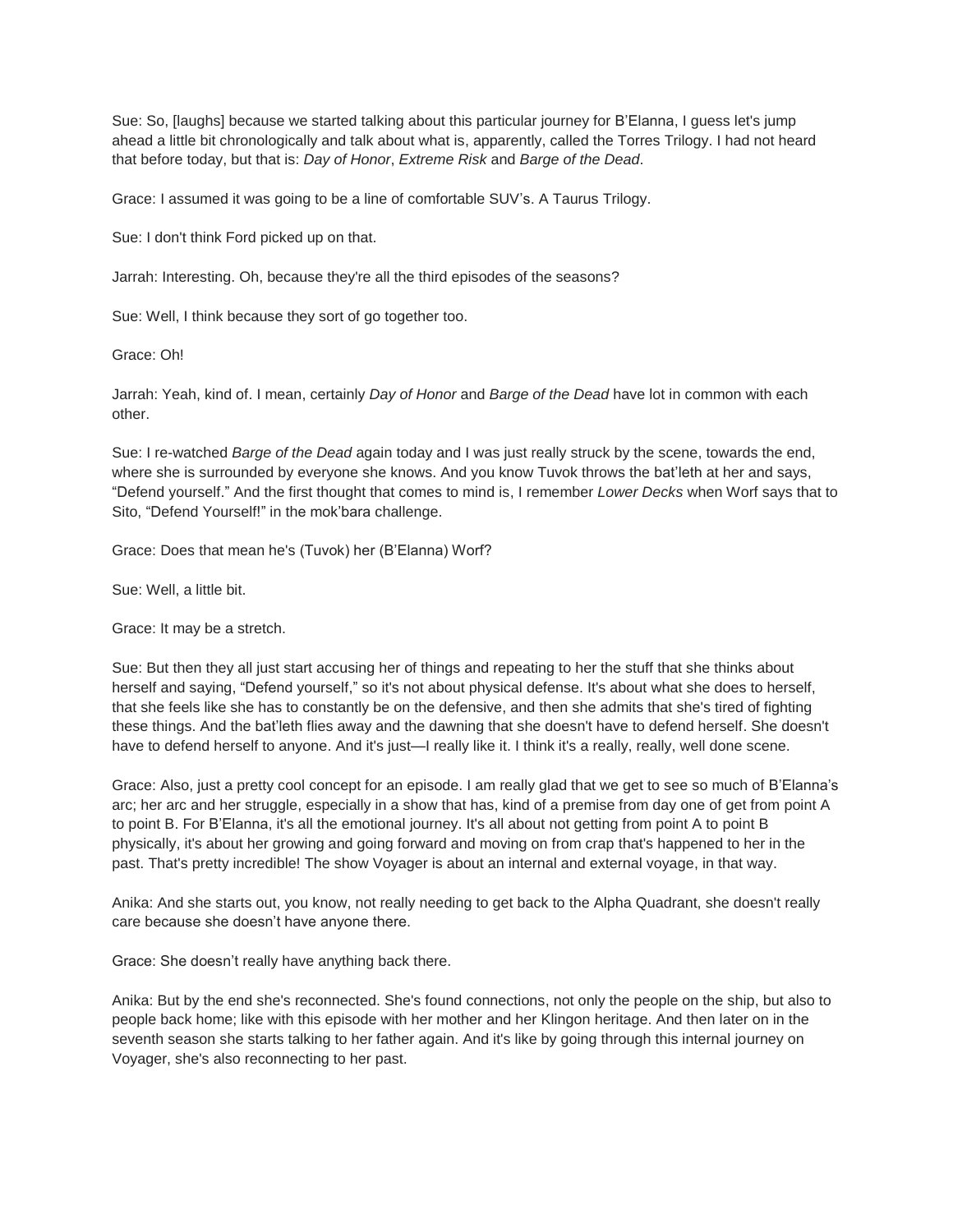Sue: Anika, you also wrote about her dealing with depression for our blog. The first post, actually. Do you want to talk a little bit about *Extreme Risk*?

Anika: Sure. So, that was the episode that really struck me and became this sort of, "Oh, this character is actually me and now I understand what I should be paying attention to in this entire series." And so, when I did start a re-watch a couple years ago, I actually started it thinking that I would focus on B'Elanna in each episode and see how she fits into that entire patchwork of the series. And it's because of *Extreme Risks*, in which they find out that all of the Maquis have been killed back in the Alpha Quadrant and no one she knows back there is alive or well and the fight has been lost, basically, and she can't handle the emotions that it stirs in her. So, she starts trying to hurt herself in the holodeck by turning off the safeties and just allowing them to beat her up. And it's a version of self-harm. But she is, you know, really smart. I consider her to be the smartest person on the ship. Janeway is the only person who even gets the possibility (of being smarter). And she also has so many friends. She's already with Tom Paris at this point. She has Janeway and Chakotay as mentors. And she really has a good relationship with everybody, even Tuvok. And yet she feels completely alone and needs to work it out in some way. She can't ask for help. And that was just—it was very powerful to me. And to see everybody sort of come together and try to pull her out of it and have it not be over at the end, have her still be struggling. She does save the day and solve the problem and she starts working with people again, but the episode ends with her being very introspective by herself in the mess hall and sort of acknowledging that it's an ongoing struggle, that she's going to have to continue dealing with this depression. Because it doesn't go away the end of a 45-minute episode.

Grace: And what a wonderful thing to see come from a franchise that originally was based really so much on that episodic idea of, "Okay, here's our problem. We will solve it in 40 minutes or less. Then we will never really talk about it again," to have someone being depressed, someone who's wanting to hurt themselves and then saying at the end, "Yeah, this is sometimes something you're just going to have to live with and work through. You don't get a happy ending unless you work towards it over time." It's a struggle and the acknowledgement of it as a struggle is so important.

Sue: Yeah, they directly acknowledge that she is dealing with depression.

Jarrah: Yeah, and I think this is actually one of Star Trek's best explorations of mental health ever.

Grace: Mm hmm.

Jarrah: I mean, the bar was not very high [laughter], but it's a very good episode. But I have to take issue with Chakotay's approach to this situation—

#### Grace: Oh, Chuckles.

Jarrah: —because this is the only part of this episode that, really, I find really difficult to watch is when Chakotay decides that basically she needs to be snapped out of it through an intervention where he confronts her with the holodeck program she's created of the people that they knew dying. And I get that it's an episode, that there's time limits, and that, you know, it's probably not as exciting TV to watch someone gently support someone out of it, or towards recovery.

Grace: Which is unfortunate because that's what's usually needed.

Sue: Mm hmm.

Jarrah: Yeah, because that kind of approach could be seriously counterproductive if you were to apply it to a real-world situation; to, basically angrily confront them with traumatic images.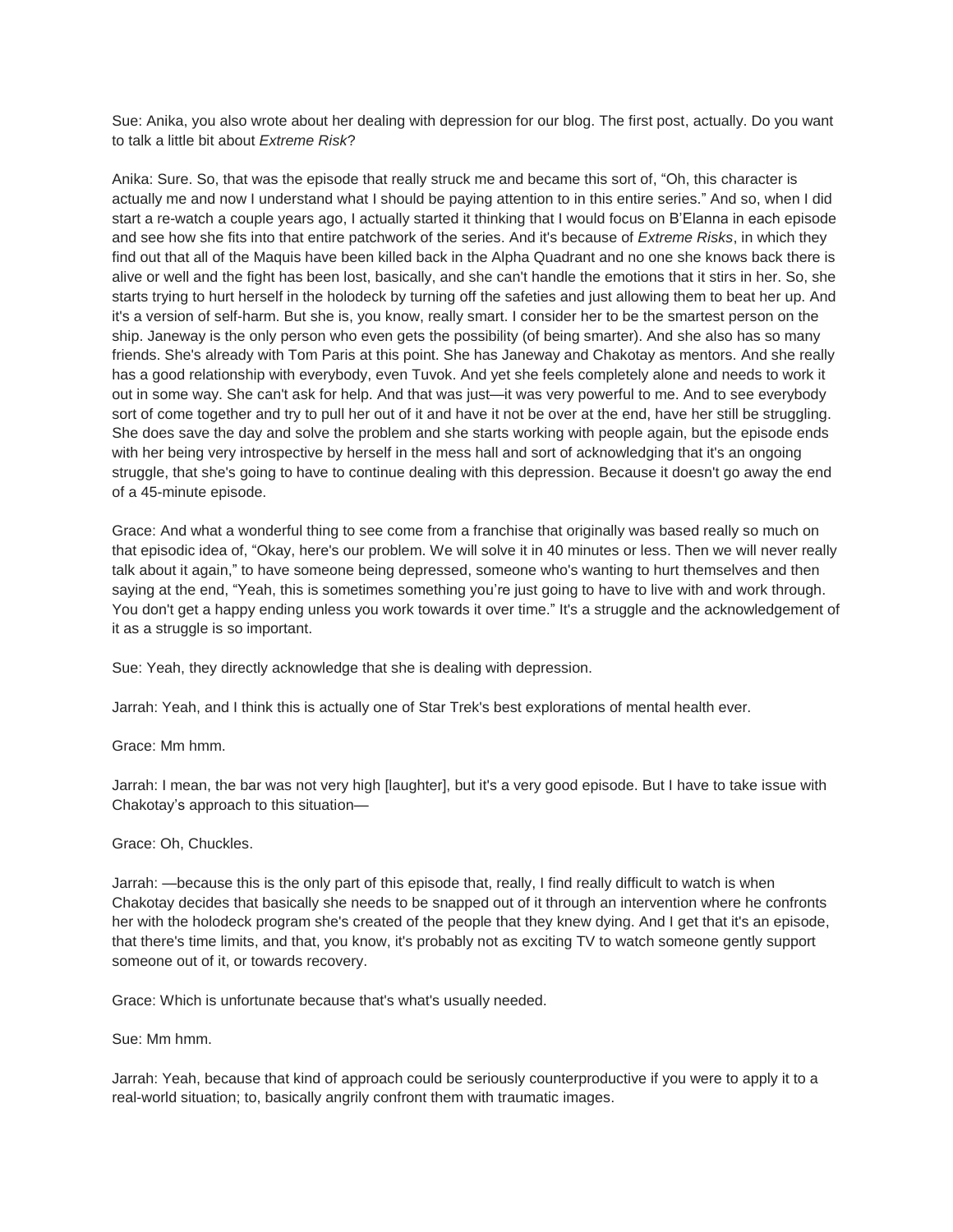Grace: And that's just no way to be able to trust someone after they've been like, "Nope we're going to snap you out of this. This will all be over and we can go back to the status quo." If you're in it deep, how are you supposed to respond to that?

Jarrah: Totally. I think it is, sort of saved by the fact that she doesn't, you know, "snap out of it." She does, like you were saying, need time and it's acknowledged it's going to be a process.

Anika: And she even tells him that.

Jarrah: Don't try this at home. Don't do what Chakotay did, people.

Anika: Well, I think it's fair to say, "Don't be Chakotay." Good advice.

Sue: Exposure therapy is not ideal for depression and anxiety. [laughs]

Grace: And also: deciding that you can just, kind of, fix your friend. Noooo.

Jarrah: I also get the sense that he takes it personally, which is not helpful. It's not about you, Chakotay. [Sue agrees] It's really not. But overall, it's a really good episode. The only reason I wouldn't necessarily put it in a trilogy with those other two episodes, is the other two are very focused on the discontent with being Klingon, or part Klingon.

Anika: That's not the trilogy that I have. I have my own B'Elanna trilogy which is: *Faces*, *Extreme Risk* and *Lineage*.

[various curious and intrigued responses all around]

Anika: That makes more of an arc to me.

Jarrah: Cool. Do you want to talk about *Lineage* a bit?

Anika: I love *Lineage*.

Grace: Yeah!

Anika: So, this is when B'Elanna finds out that she's pregnant and she realizes that the baby is going to have little Klingon ridges on its head just like she does. And she is thrown right back into that same anxiety and depression that she has in *Faces* and *Extreme Risk* where she remembers how horrible she felt as a child because she didn't look like everyone else and they considered it ugly. So, she remembers growing up and how she thought that being a Klingon is why her father left. She blames the breakup of her parents' marriage, and her family, on the fact that she had forehead ridges and so, if the baby has forehead ridges then they are going to be too Klingon and Tom is going to leave and everything is going to fall apart. And so, she actually tries to redesign her baby to not be at all Klingon, which is a bad solution. [laughs nervously] It's not a good idea. Luckily, they intervene and this is where I love Tom Paris, because he comes in at the end and he's like, "I'm not at all afraid of who you are and your Klingon-ness and I love that about you and I'm going to love our baby because it's *our baby*. And I'm not going to leave and if I ever feel like I want to, we'll talk about it. I'm not just gonna disappear on you."

Sue: That's what I mean by "evolved."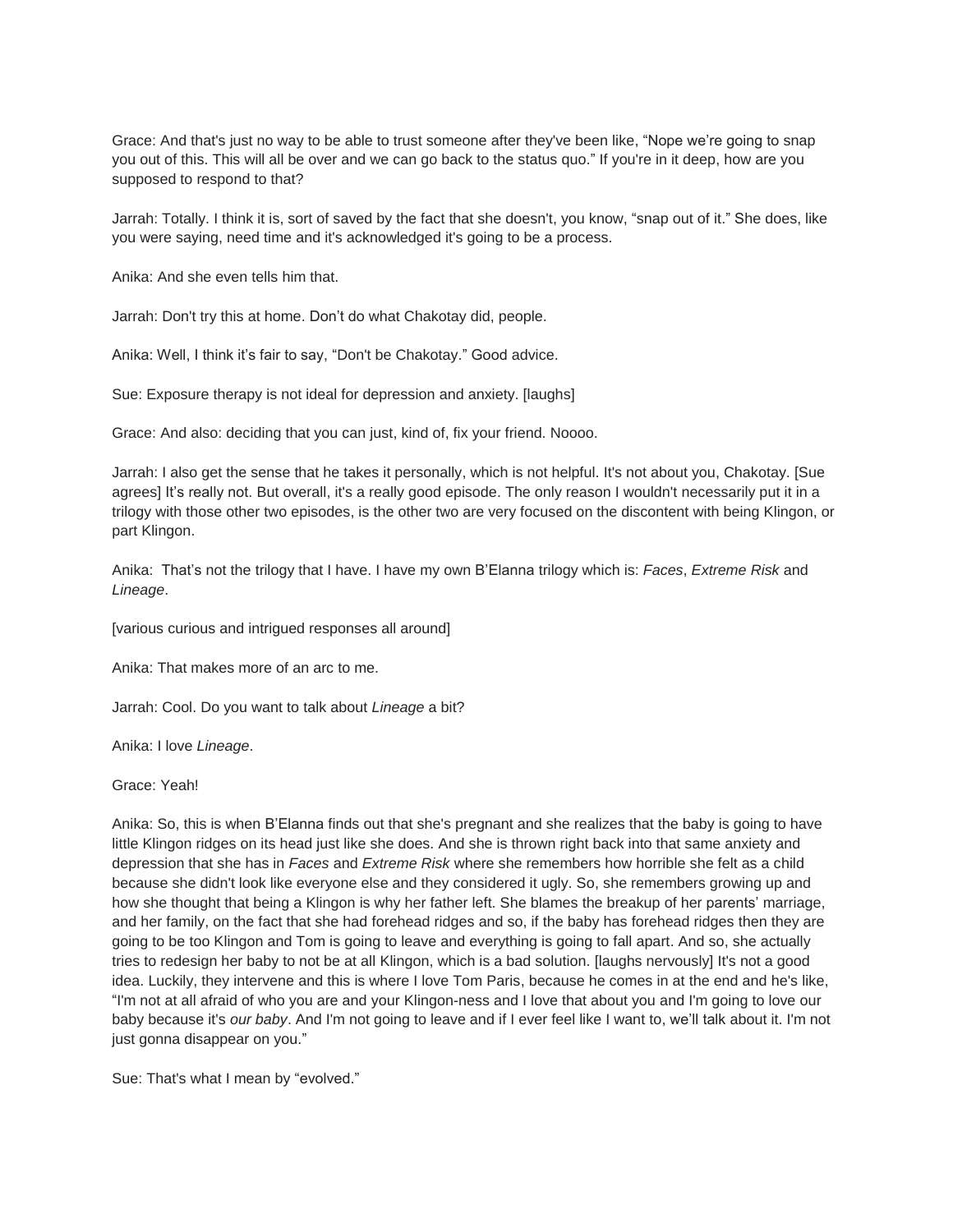[laughter]

Grace: Yeah.

Jarrah: Yes.

Anika: So, I see the line from *Faces* through *Extreme Risk* into *Lineage*, for both of them. And it's another example of her issues don't go away. They keep cropping up and keep sort of gripping her, but she learns how to deal with them and how to address them and how to talk about them with other people.

Grace: And this episode's also a prime example of what I was talking about earlier, with so much of B'Elanna's story being so incredibly relatable and human based. And I think anyone who has come from a family where things kind of fell apart, and the parents weren't speaking to each other anymore, who had to deal with this thing of, "You're being just like your mother," or, "You're being just like your dad," at any degree can tell you how much that can hurt, to have someone referring to something that is intrinsically a part of you, that you do not get to just remove. And how sometimes you wish you could remove that. And I think anyone who's come from, especially a culturally-mixed or mixed-race family where that was the case, where you were showing behavior similar to a family member who was different than another one, and that was kind of used as the catalyst for someone's anger, that can be horrible. It can be terrible. And I think this is one of, kind of the only times I've seen that addressed on TV, actually. Another case where stories about aliens are the only way people are comfortable talking about a thing that a lot of people just, kind of have to live with it. It's horrible and uncomfortable and sometimes you do wish you could just edit yourself so that it is one or the other, but that might just be personal experience talking.

Anika: No, I'm sure everybody has that experience at some point. And she is middle school aged in those flashbacks. And so—

Grace: Nothing is good in middle school.

[laughter]

Anika: Speaking as the parent of a middle schooler.

Jarrah: I think by this point in the series, when I first watched it, I was quite impatient for her to get to what I wanted, again, this aspirational role model figure to be. And I was frustrated that *Lineage*, to me, felt like a setback for her, because she's going through these same things again. But I realize now that that is pretty realistic. At first, I sort of felt like, "Oh, I want a different story." But I do really like how Tom approaches the situation and I think it is totally believable that, you know, that going through something really life changing, like getting pregnant and then being able see your baby, would, you know, cause that type of response from her.

Grace: Does anyone else just love the bit immediately at the beginning where they find out that B'Elanna is pregnant and Icheb just has this look on his face like, "Oh, god! I got her pregnant by staring at her too long!" [laughter] You know, like a 14-year-old boy does.

Sue: [sighs in amusement] So, any other favorite episodes or scenes we want to discuss?

Jarrah: Okay, I want to talk about *Blood Fever*.

[Anika laughing]

Grace: Oh, my god.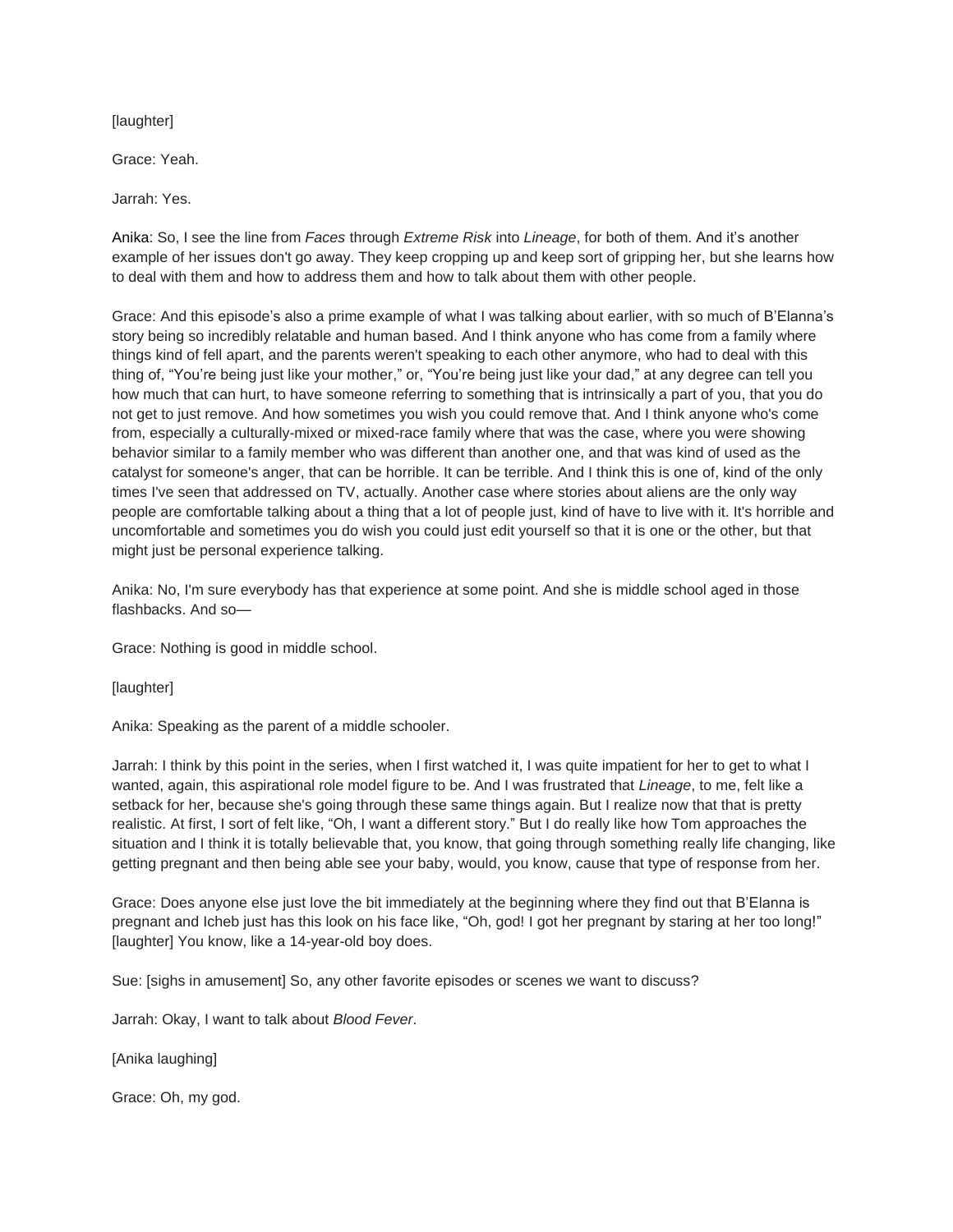Sue: I have so much to talk about in *Blood Fever*.

Grace: Yeah.

Jarrah: Yeah, it's more that it's bubbling up in me and we can't not talk about it.

[Anika continues laughing]

Grace: It's our public service need.

Sue: Is it a biological urge to talk about it? [laughs]

Jarrah: Yeah, it comes up every seven years. And if I don't return home to my podcast to talk about this episode being problematic, then I get really unpleasant [Sue and Anika continue laughing] and throw soup at nurses.

Grace: Are you comparing recording our podcast to Pon Farr? Jarrah, I knew you liked doing this but damn.

Jarrah: [Laughs and then sighs] Keeps me logical.

[laughter]

Jarrah: Okay, so, there actually are some elements of *Blood Fever* that work quite well, I think, in terms of the way that Tom handles the issue of consent. So, start with a positive note. You know, basically, B'Elanna is going through Pon Farr and Tuvok is like, "Tom, I'm going to order you to have sex with her. It's for her own good." Tom is not super comfortable with this. That is good.

Grace: Yeah.

Jarrah: And then, even when she says she wants it, he is like, "This is not how I want this to happen," because she is, clearly, under the influence of Pon Farr, which they know would be the equivalent of being massively high, stoned, but also murderous and sexy?

[laughter]

Grace: Murder stoned?

Sue: [through bursts of laughter] Ah, murder stoned!

Anika: Well, she gets to punch Vorik.

[laughter]

Grace: Well, who wouldn't want to do that?

Jarrah: That is also good. [laughter] That is great. I mean, I do love that she basically gets herself out of the situation. All of the dudes are trying to figure out these work arounds. The doctors made a holographic sex Vulcan for Vorik. And Tuvok and Tom have this plan, but at the end of the day, it's her punching Vorik that gets her back.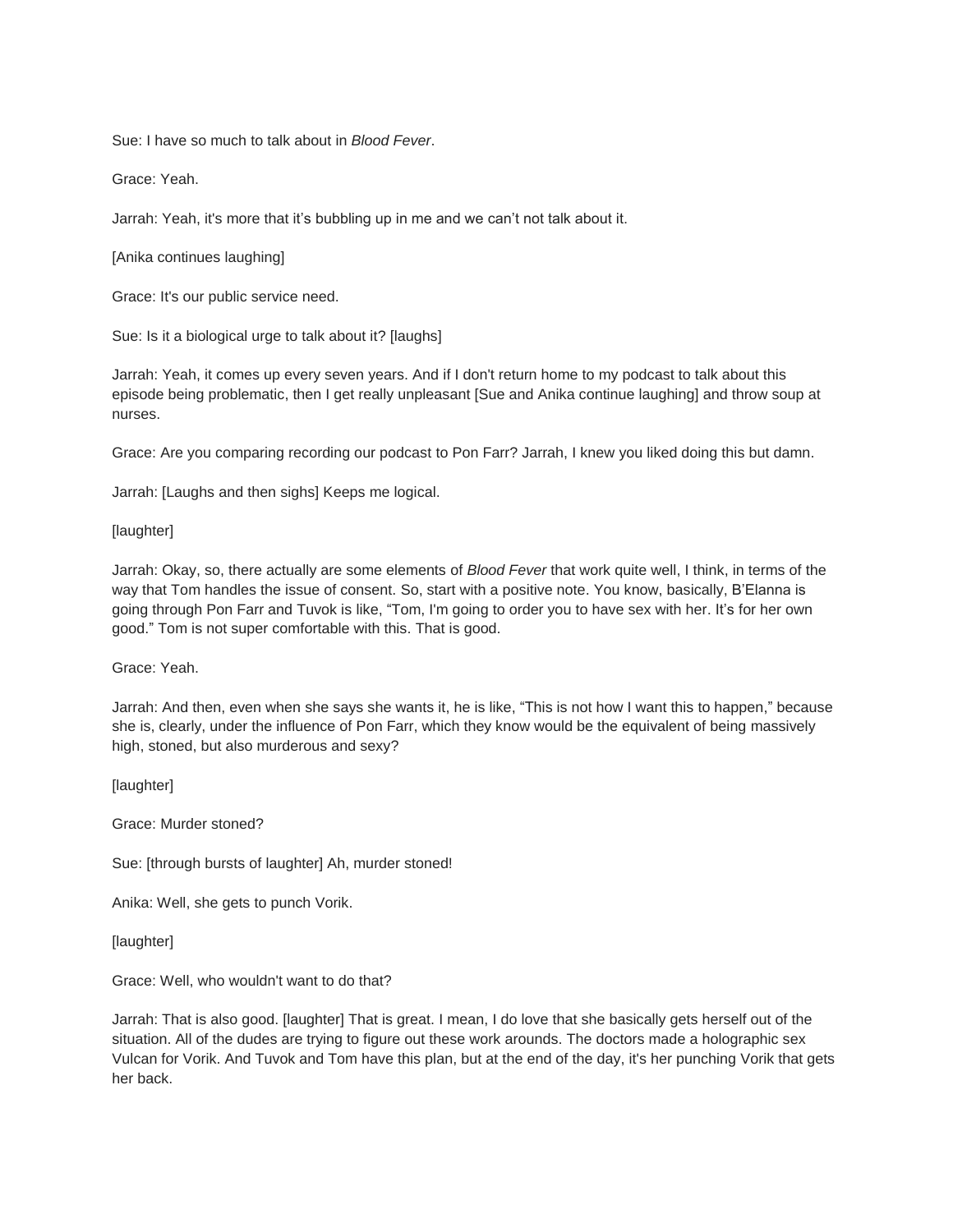[Anika cracking up]

Grace: I love how when they try this for Tuvok he's like, "This isn't quite like my wife. This is not going to work for me. Not quite right." But Vorik is just like, "I'm in!!"

Grace: [sarcastically] And if we learned anything from *Amok Time*, it's that violence and sex are the same thing.

Grace: [Through laughter] Does that mean they go to the bedroom and start playing [begins vocalizing music from the fight scene between Spock and Kirk from *Amok Time*].

Sue: [Amused] I think you should.

Jarrah: But, I mean, I do love the whole like, "I am not your mate!" [all agree] She starts basically saying, "Tom doesn't get to beat you up. I get to beat you up." It feels, at this point, like it needs to happen, in some way, because at the beginning of this episode, which is the part that really, really bothers me, Vorik is starting to undergo Pon Farr and is so creepy to B'Elanna and assaults her. And she hits him really hard and he ends up in sick bay. And no one's like, "Are you okay, B'Elanna?" Everyone's like, "Oh, poor Vorik! Vorik is not okay. Vorik got punched."

Grace: [Sarcastically] Oh no, his face got in the way of your swinging fist.

Sue: Well, it also reinforces the idea of, "Oh, he's just he's so horny he can't control it."

Jarrah: Totally! He's basically grabbing her face and talking about, "I have superior physical strength," which would be necessary to compliment Klingon mating practices. [Grace makes a noise of disgust] And at that point she is grabbing his arms and punching him to get him off her, but there is no acknowledgement that this is actually a pretty realistic prelude to sexual and domestic violence that is not uncommon.

Sue: Mm hmm. And the—oh, I hate to use the word— "excuse" that you hear from terrible people is like, "Well, you put a steak in front of a wolf." [disgusted groans] You know what? You're a person. You're not a wolf and women are not pieces of meat.

Jarrah: "I am not your steak!"

[Grace giggles]

Sue: There really is so much in this episode. I mean, it's not great, but there is a lot to talk about, that I do want to do a full episode on *Blood Fever* at some point.

Jarrah: For sure.

Grace: We're going to have to title it *Blood Fever Fever*, though.

[Jarrah laughs]

Jarrah: Another B'Elanna episode that I really love, that really stuck in my head from the very first time I watched it, is *Dreadnaught*, which is a lot of B'Elanna arguing with a ship that she built. And I think it's a testimony to Roxann Dawson's acting ability, that she can carry those scenes, and it is a super tense episode given that it's basically her arguing with a ship, but it's a, you know, killer robot ship story.

Anika: Another reoccurring theme for B'Elanna.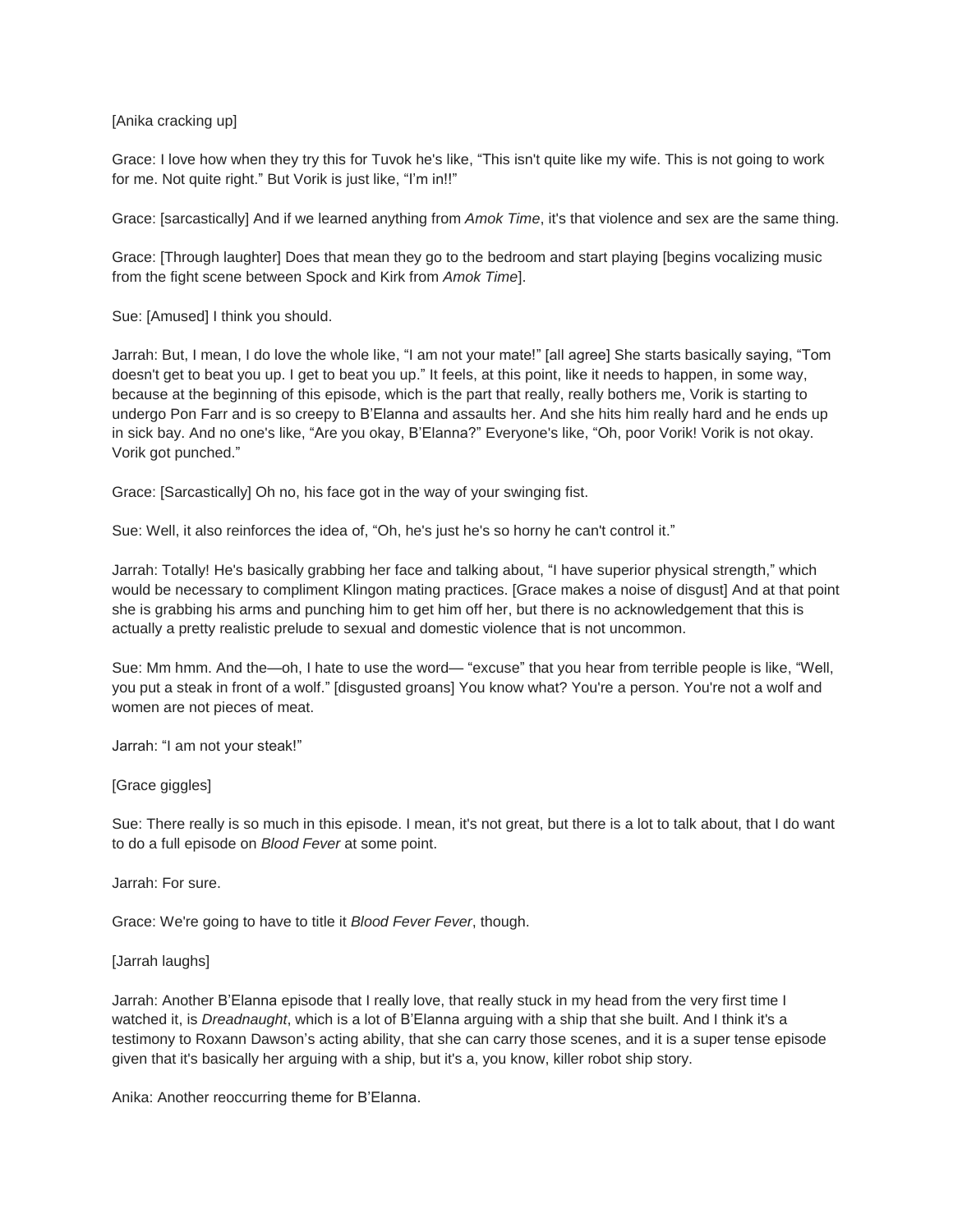Jarrah: Yeah, killer robots. Yeah. I also love *Prototype*, but I think in *Dreadnaught*, you know, she's grappling with the fact that she created this thing and it has her voice, too, which is additionally [Grace and Jarrah speaking simultaneously] creepy. Yeah, I love that episode. Any other people want to throw moments or episodes in?

Grace: I just appreciate B'Elanna's arcs so much, that we get to see someone go through that growth and change. And she grows, not through vindication, but through learning and emotionally growing. And I know I was joking about this earlier, I do really love that we get to see her, kind of, engineering mentoring Icheb, because you know she just would have stood for none of that shit in season one. She would have just stuck him in the airlock and been like, "Nope. Not my problem." But by the end she's like, "Yeah, okay, I guess. I guess I'll teach you stuff. I guess I'll deal with you being a teenager."

[Jarrah chuckles]

Anika: I have a moment that's not in a B'Elanna episode.

Jarrah: Yeah!

Anika: The second season episode, *Resistance*, which is really random. Where Janeway is on a planet with [Anika and Jarrah both] Joel Gray.

Grace: Oh, yeah! Great Joel Gray episode.

Anika: B'Elanna and Tuvok are in prison together.

Jarrah: Oh, yeah!

Anika: And she, you know, just wants to punch her way out of there and she's like, "We can take the guards. And I'm just going to hit the wall." And she just really is this active, sulky, you know, "I just wanted to beat something up!" And Tuvok is just sitting there, you know, being Vulcan. And he's just like, "If you just don't say anything and observe them, we're gonna figure it out this way."

Grace: Guys! Tuvok is the Sapphire to her Ruby. [Anika and Sue laugh] That's your Steven Universe reference for the episode.

[Jarrah chuckles]

Anika: But by the end, when they do escape it's like they learned. Tuvok is punching people [laughter] and B'Elanna is working the problem and fixing the lights. I don't know, she's doing some kind of engineering thing.

Jarrah: Mm hmm.

Anika: So, it's like they switched. I just love that they, in this really small, you know, it's not it's not even a third plot in the episode, but they tacked it on.

Grace: D plot.

Anika: But they just sort of connect and switch over. They have very few scenes together but I really love that dynamic.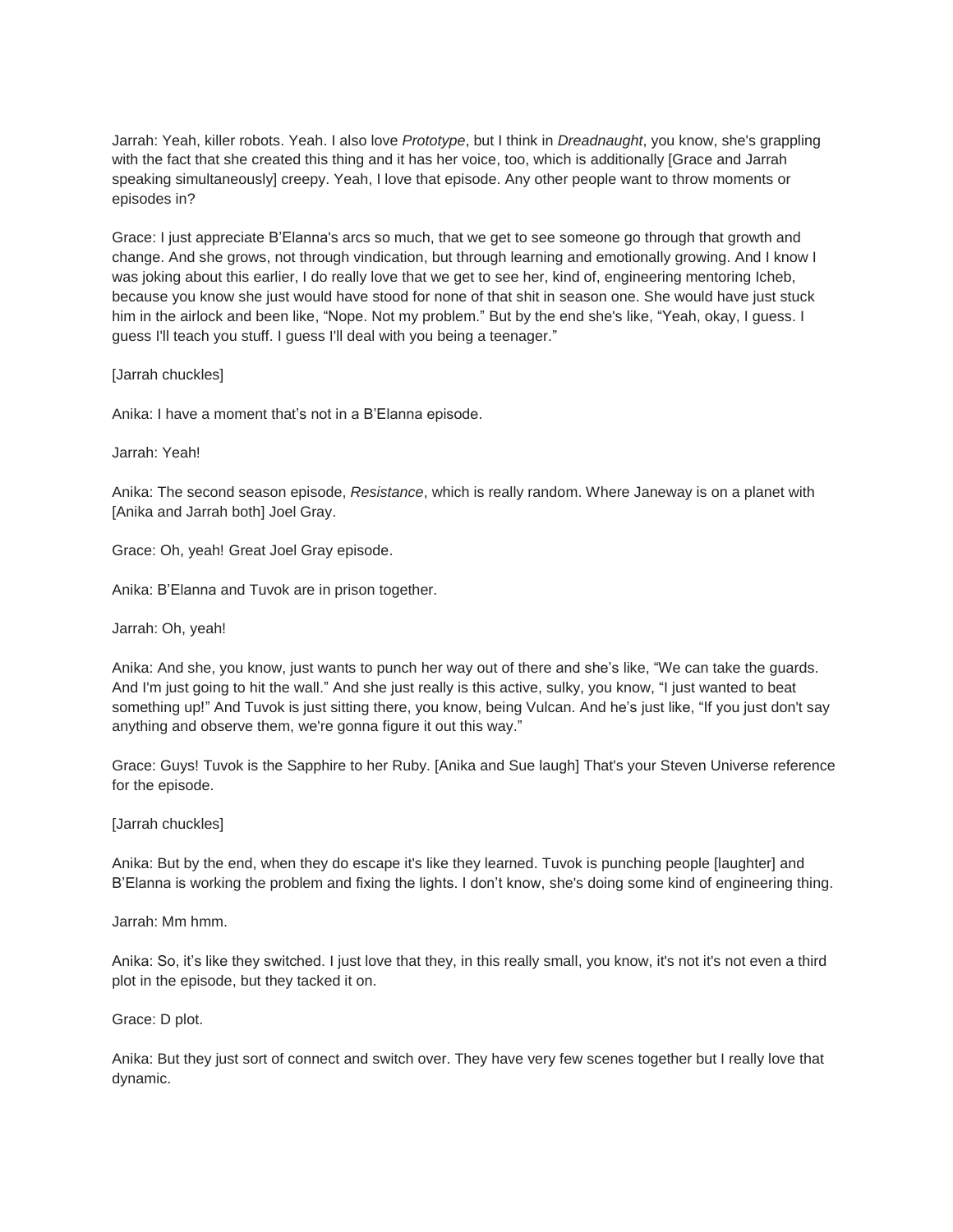Grace: I also love Janeway's "lady of the evening" outfit. It's just a scarf. [all laughing] She's wearing a sexy scarf, you see. Lady of the evening.

Jarrah: Oh, *Resistance*.

Grace: Also, what's the one where we get to see B'Elanna wearing awesome Klingon maternity gear? [laughter] The episode itself, I felt, was kind of middle of the road, but I just really appreciated that, for some reason.

Anika: Was it the one where her baby is some kind of Klingon Jesus figure?

Grace: Yeah. [laughs]

Jarrah: Oh, yeah.

Grace: Okay!

[laughter]

Jarrah: Just roll with it.

Grace: But again, yeah, just, okay!

Sue: Looking through some quotes from Roxann Dawson, it's wonderful, in a lot of ways to see how, I mean we talked about a little bit before, how the plans for this character really came to fruition. I mean in a 1995 Star Log interview she says, "B'Elanna is a character that you can look forward to watching as she grows and progresses. The more conflict, the better, as far as I'm concerned, as she tries to reconcile the two sides of herself. There's so much potential here, and I can see this being a very satisfying experience for the next several years." And then in 2011, talking to Trek Movie, she says, "If you look at her, from her first episode through all her transitions, internally, as a couple with Tom, as a member of the crew, it was great. She grew, she changed. She wasn't perfect. She failed and recovered. I never felt like they left her on the sidelines. I think she continued to change and grow through all seven seasons."

#### Grace: Yeah!

Jarrah: Yeah, and I like how in *Endgame*, B'Elanna and Miral, they're part of, you know, Janeway's loyal cohorts, kind of, and she's, you know, clearly never given up her connections to this family that she made on Voyager.

Grace: Which is great and it definitely is not something we would have seen from B'Elanna when we first met her.

Jarrah: Yeah. Another thing that I also wanted to mention, too, because it's significant, even though it wasn't significant in the stories, is that Roxann Dawson describes herself as of Latino descent and the last name Torres is meant to indicate that she's half Latino. And then when we do see her father and cousins that sort of reinforces that. But Roxann Dawson had a quote. She says, "I'm of Latino descent, but that's something that wasn't brought up in any way because it really doesn't make a difference. I love that the attention was brought to the fact that she's half human and half Klingon. I love that the conversation regarding Tuvok centered around the fact that he is Vulcan and that we don't discuss that he's a black Vulcan." So, I mean, that's a very Star Trek kind of thing, right? That we're at a better point in the future where race isn't an explicit issue and that's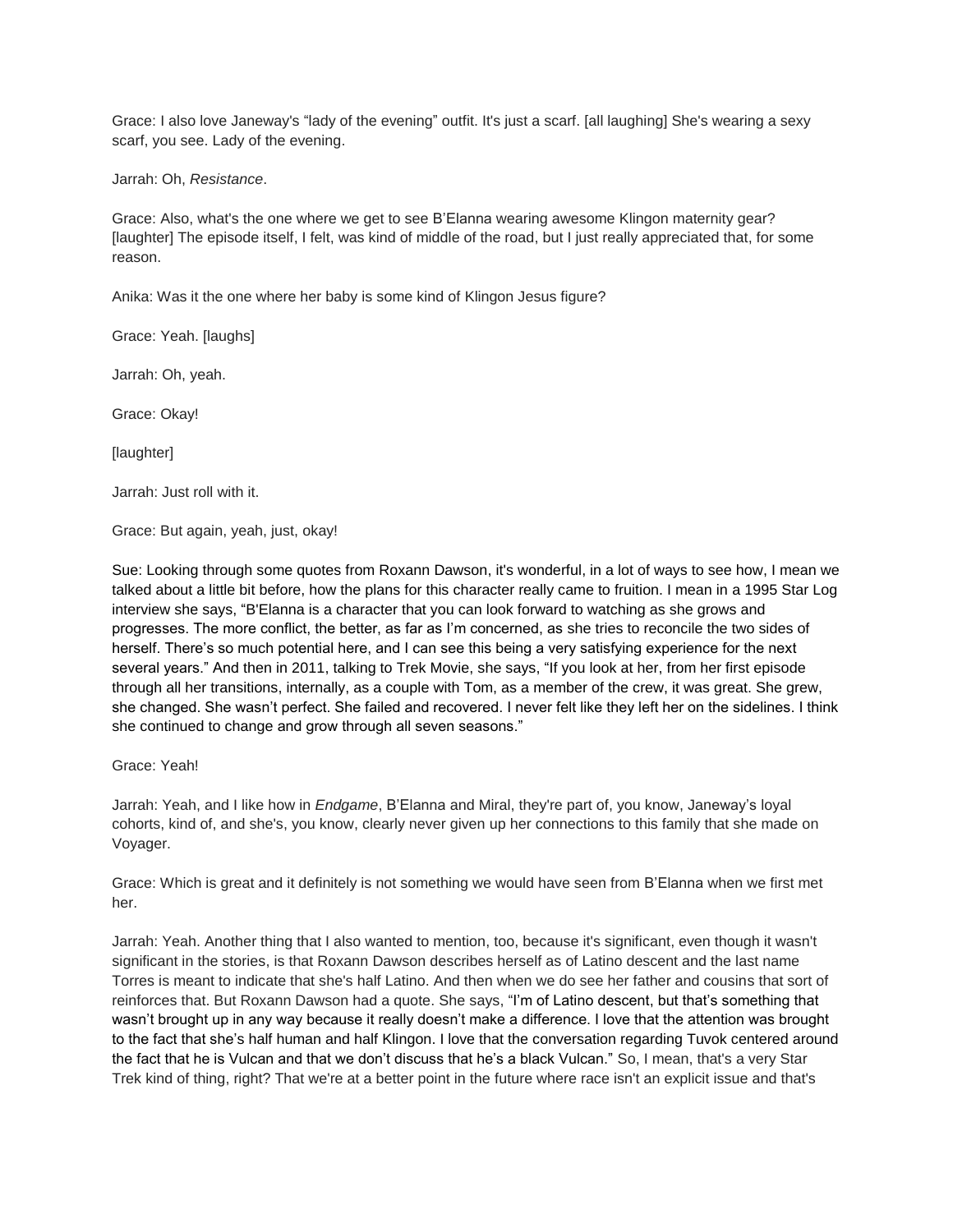also why people weren't always raising the fact like, "Hey, you have a woman captain. That's so weird in Starfleet. How does it feel to be a woman captain?"

## [Anika laughing]

Grace: They told us that as a culture we're past it and they showed us that we're past it.

Jarrah: Yeah. I mean, I kind of think they probably could have pushed it a little bit further.

Grace: Oh, absolutely!

Jarrah: Because we're not really at that place in a society where we can be like, "Oh, I just don't see race."

Grace: If you say that you're probably a jerk.

Jarrah: Well, but Voyager was built out of TNG and carried on a lot more that world view than Deep Space Nine, which did try to more explicitly address race. But it's still significant.

Sue: Well, and it's not B'Elanna specifically, but worth noting, of course, that Roxann Dawson started directing while working on Voyager. [Grace and Jarrah react happily] And has been one of the few women to direct episodes of Star Trek and multiple, at that. And, of course, has now really become a fantastic and prolific director.

Grace: Mm hmm.

Jarrah: Yep!

Anika: She has a long list of credits. And she had a baby during the series.

Jarrah: Yes.

Grace: Yes, yes, she did.

Sue: But, not when B'Elanna had a baby. [laughs]

Anika: But not when B'Elanna had a baby.

Jarrah: No, more around *Year of Hell*. Or, not *Year of Hell*, *Killing Game*.

Grace: Yeah.

Anika: She started having contractions on set.

Grace: Oh, man!

Jarrah: Oh, wow.

Anika: And finished her scene and then went to the hospital.

Grace: What a pro.